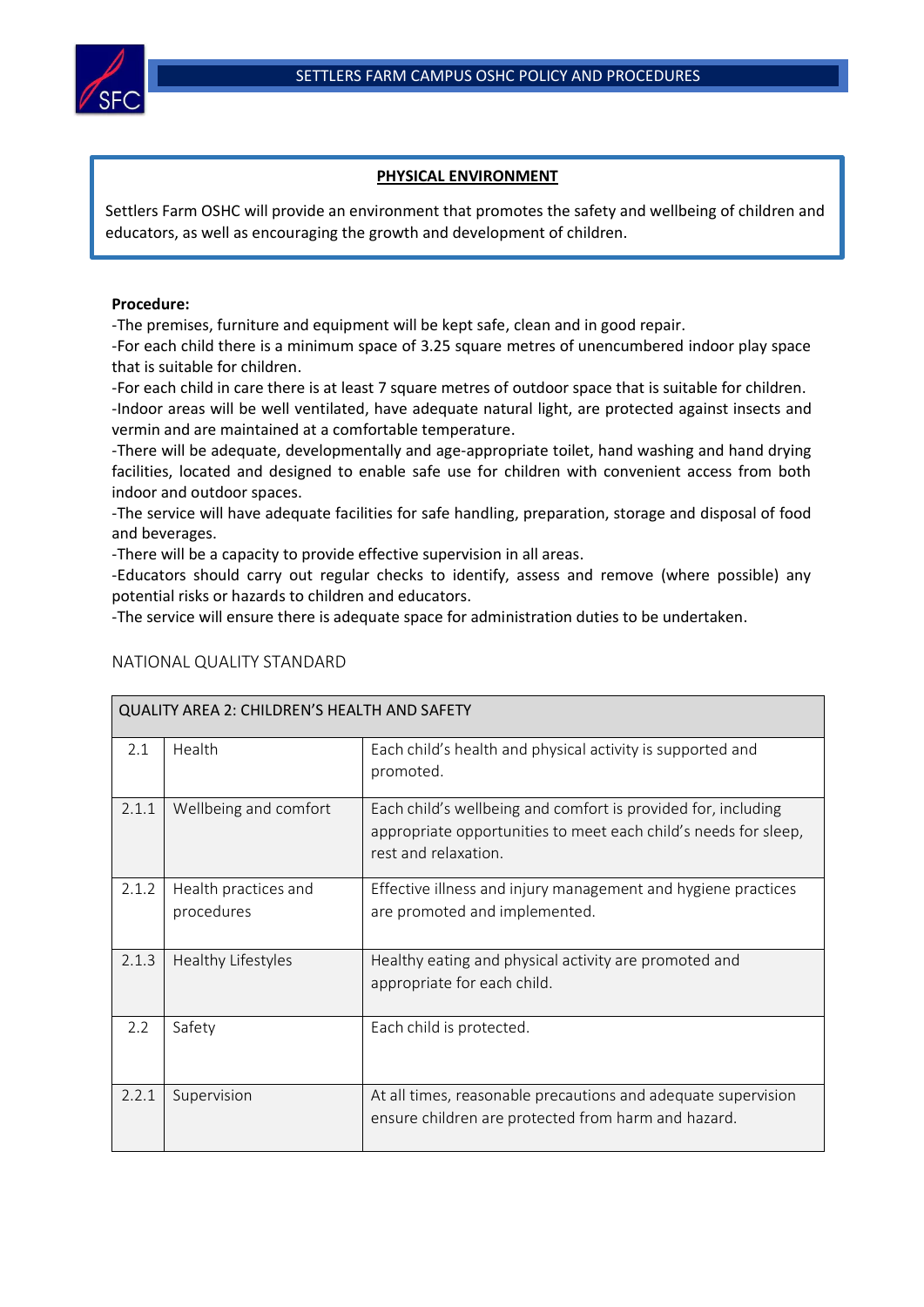

| 2.2.2   Incident and emergency | Plans to effectively manage incidents and emergencies are      |  |
|--------------------------------|----------------------------------------------------------------|--|
| management                     | developed in consultation with relevant authorities, practised |  |
|                                | and implemented.                                               |  |
|                                |                                                                |  |

| <b>QUALITY AREA 3: PHYSICAL ENVIRONMENT</b> |                 |                                                                                                                                                   |  |  |
|---------------------------------------------|-----------------|---------------------------------------------------------------------------------------------------------------------------------------------------|--|--|
| 3.1.1                                       | Fit for Purpose | Outdoor and indoor spaces, buildings, fixtures and fittings are<br>suitable for their purpose, including supporting the access of<br>every child. |  |  |
| 3.1.2                                       | Upkeep          | Premises, furniture and equipment are safe, clean and well<br>maintained.                                                                         |  |  |

| EDUCATION AND CARE SERVICES NATIONAL REGULATIONS |                                                                                     |  |
|--------------------------------------------------|-------------------------------------------------------------------------------------|--|
| 73                                               | <b>Educational programs</b>                                                         |  |
| 74                                               | Documenting of child assessments or evaluations for delivery of educational program |  |
| 75                                               | Information about the educational program to be kept available                      |  |
| 76                                               | Information about educational program to be given to parents                        |  |
| 80                                               | Weekly menu                                                                         |  |
| 82                                               | Tobacco, drug and alcohol -free environment                                         |  |
| 86                                               | Notification to parents of incident, injury, trauma and illness                     |  |
| 99                                               | Children leaving the education and care service premises                            |  |
| 102                                              | Authorisation for excursions                                                        |  |
| 103                                              | Premises, furniture and equipment to be safe, clean and in good repair              |  |
| 104                                              | Fencing and security                                                                |  |
| 105                                              | Furniture, materials and equipment                                                  |  |
| 106                                              | Laundry and hygiene facilities                                                      |  |
| 107                                              | Space requirements-indoor                                                           |  |
| 108                                              | Space requirements-outdoor space                                                    |  |
| 109                                              | Toilet and hygiene facilities                                                       |  |
| 110                                              | Ventilation and natural light                                                       |  |
| 111                                              | Administrative space                                                                |  |